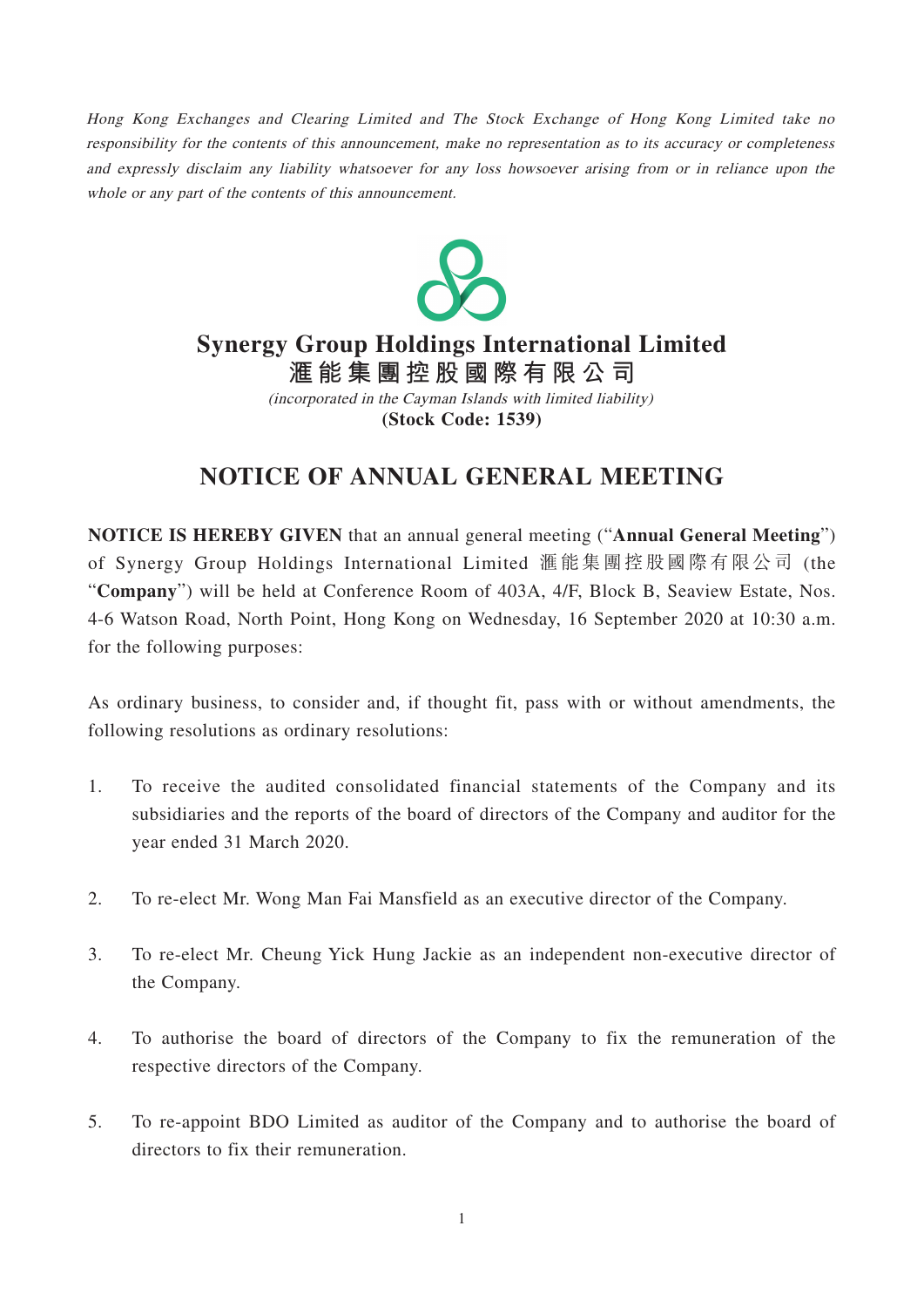6. To consider and, if thought fit, pass with or without amendments, the following resolution as ordinary resolution:

### "**THAT**:

- (a) subject to paragraph 6(b) below, a general mandate be and is hereby generally and unconditionally given to the directors of the Company to exercise during the Relevant Period (as defined below) all the powers of the Company to repurchase its shares on The Stock Exchange of Hong Kong Limited (the "**Stock Exchange**") or on any other stock exchange on which the shares of the Company may be listed and which is recognised by the Securities and Futures Commission of Hong Kong and the Stock Exchange for this purpose, in accordance with all applicable laws, rules and regulations;
- (b) the total number of shares of the Company to be repurchased pursuant to the mandate in paragraph 6(a) above shall not exceed 10% of the total number of the issued shares of the Company as at the date of passing of this resolution, and if any subsequent consolidation or subdivision of shares of the Company is conducted, the maximum number of shares that may be repurchased under the mandate in paragraph 6(a) above as a percentage of the total number of issued shares at the date immediately before and after such consolidation or subdivision shall be the same; and
- (c) for the purposes of this resolution:

"Relevant Period" means the period from the passing of this resolution until whichever is the earliest of:

- (i) the conclusion of the next annual general meeting of the Company;
- (ii) the expiration of the period within which the next annual general meeting of the Company is required by the articles of association of the Company or any applicable laws to be held; and
- (iii) the date on which the authority set out in this resolution is revoked or varied by an ordinary resolution of the shareholders in general meeting."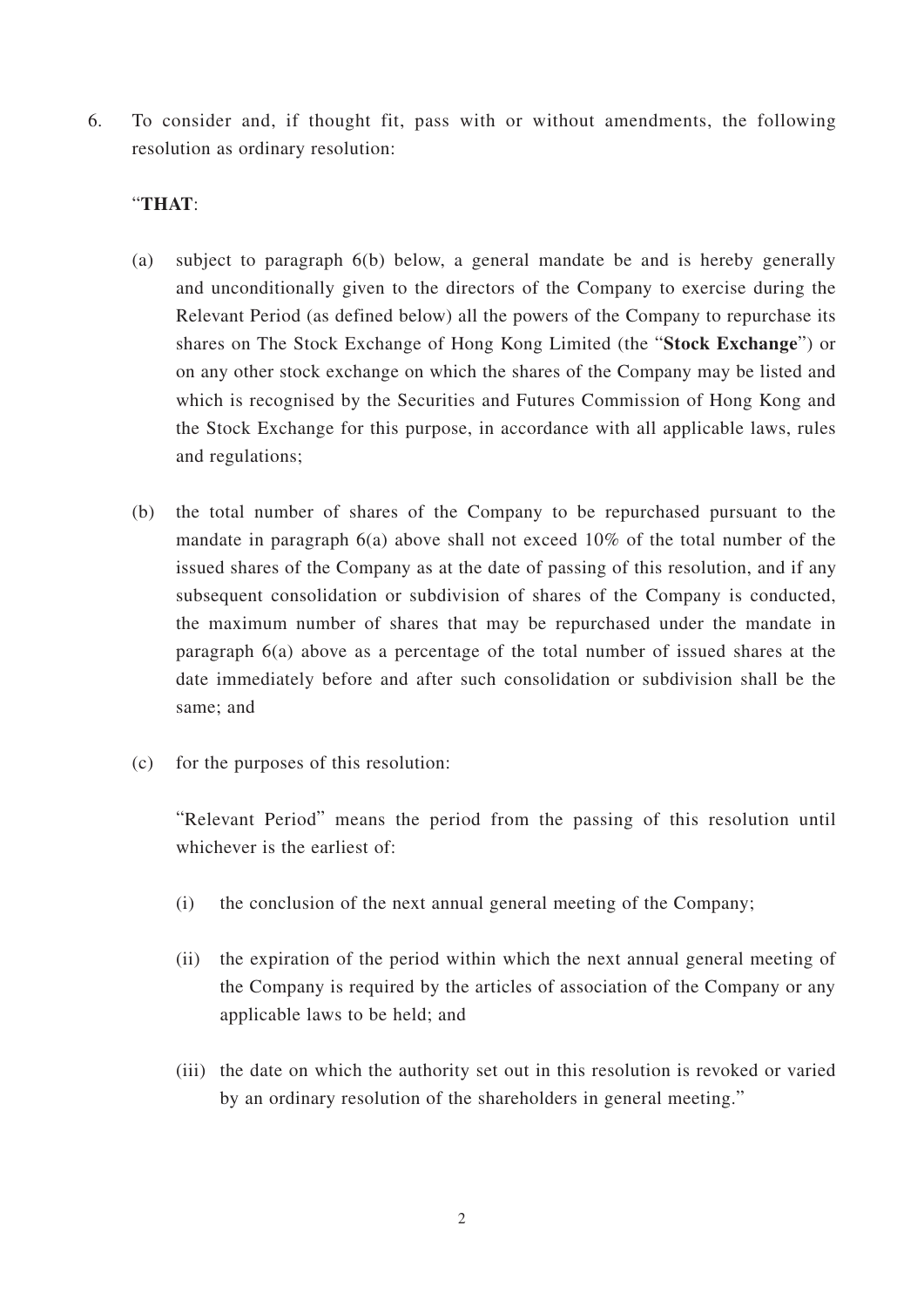7. To consider and, if thought fit, pass with or without amendments, the following resolution as an ordinary resolution:

## "**THAT**:

- (a) subject to paragraph 7(c) below, a general mandate be and is hereby generally and unconditionally given to the directors of the Company during the Relevant Period (as defined below) to allot, issue and deal with additional shares in the capital of the Company and to make or grant offers, agreements and options which might require the exercise of such powers;
- (b) the mandate in paragraph 7(a) above shall authorise the directors of the Company to make or grant offers, agreements and options during the Relevant Period which would or might require the exercise of such powers after the end of the Relevant Period;
- (c) the total number of shares allotted or agreed conditionally or unconditionally to be allotted by the directors pursuant to the mandate in paragraph 7(a) above, otherwise than pursuant to:
	- (i) a Rights Issue (as defined below);
	- (ii) the exercise of options under the share option scheme of the Company; and
	- (iii) any scrip dividend scheme or similar arrangement providing for the allotment of shares in lieu of the whole or part of a dividend on shares of the Company in accordance with the articles of association of the Company,

shall not exceed 20% of the total number of the issued shares of the Company as at the date of passing of this resolution, and if any subsequent consolidation or subdivision of shares of the Company is conducted, the maximum number of shares that may be issued under the mandate in paragraph 7(a) above as a percentage of the total number of issued shares at the date immediately before and after such consolidation or subdivision shall be the same; and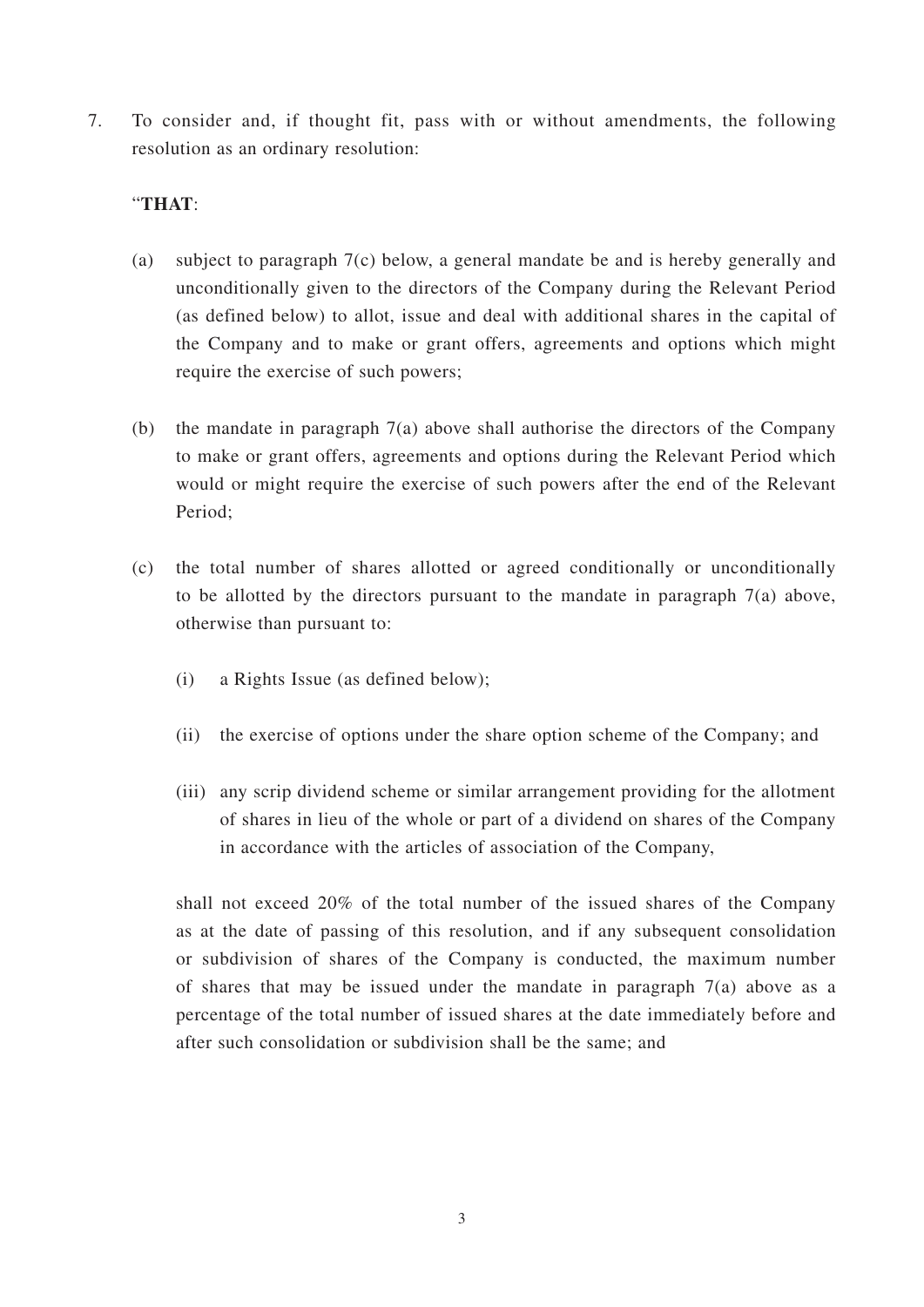(d) for the purposes of this resolution:

"Relevant Period" means the period from the passing of this resolution until whichever is the earliest of:

- (i) the conclusion of the next annual general meeting of the Company;
- (ii) the expiration of the period within which the next annual general meeting of the Company is required by the articles of association of the Company or any applicable laws to be held; and
- (iii) the date on which the authority set out in this resolution is revoked or varied by an ordinary resolution of the shareholders in general meeting.

"Rights Issue" means an offer of Shares open for a period fixed by the directors to holders of Shares of the Company or any class thereof on the register on a fixed record date in proportion to their then holdings of such shares or class thereof (subject to such exclusions or other arrangements as the directors may deem necessary or expedient in relation to fractional entitlements or having regard to any restrictions or obligations under the laws of any relevant jurisdiction or the requirements of any recognised regulatory body or any stock exchange in any territory outside Hong Kong)."

8. As special business, to consider and, if thought fit, pass with or without amendments, the following resolution as an ordinary resolution:

"**THAT** conditional upon the passing of resolutions set out in items 6 and 7 of the notice convening this meeting (the "**Notice**"), the general mandate referred to in the resolution set out in item 7 of the Notice be and is hereby extended by the addition to the aggregate number of shares which may be allotted and issued or agreed conditionally or unconditionally to be allotted and issued by the directors pursuant to such general mandate of the number of shares repurchased by the Company pursuant to the mandate referred to in resolution set out in item 6 of the Notice, provided that such number shall not exceed 10% of the total number of shares in issue as at the date of passing of this resolution."

> By order of the Board **Synergy Group Holdings International Limited Wong Man Fai Mansfield** Chairman, Chief Executive Officer and Executive Director

Hong Kong, 31 July 2020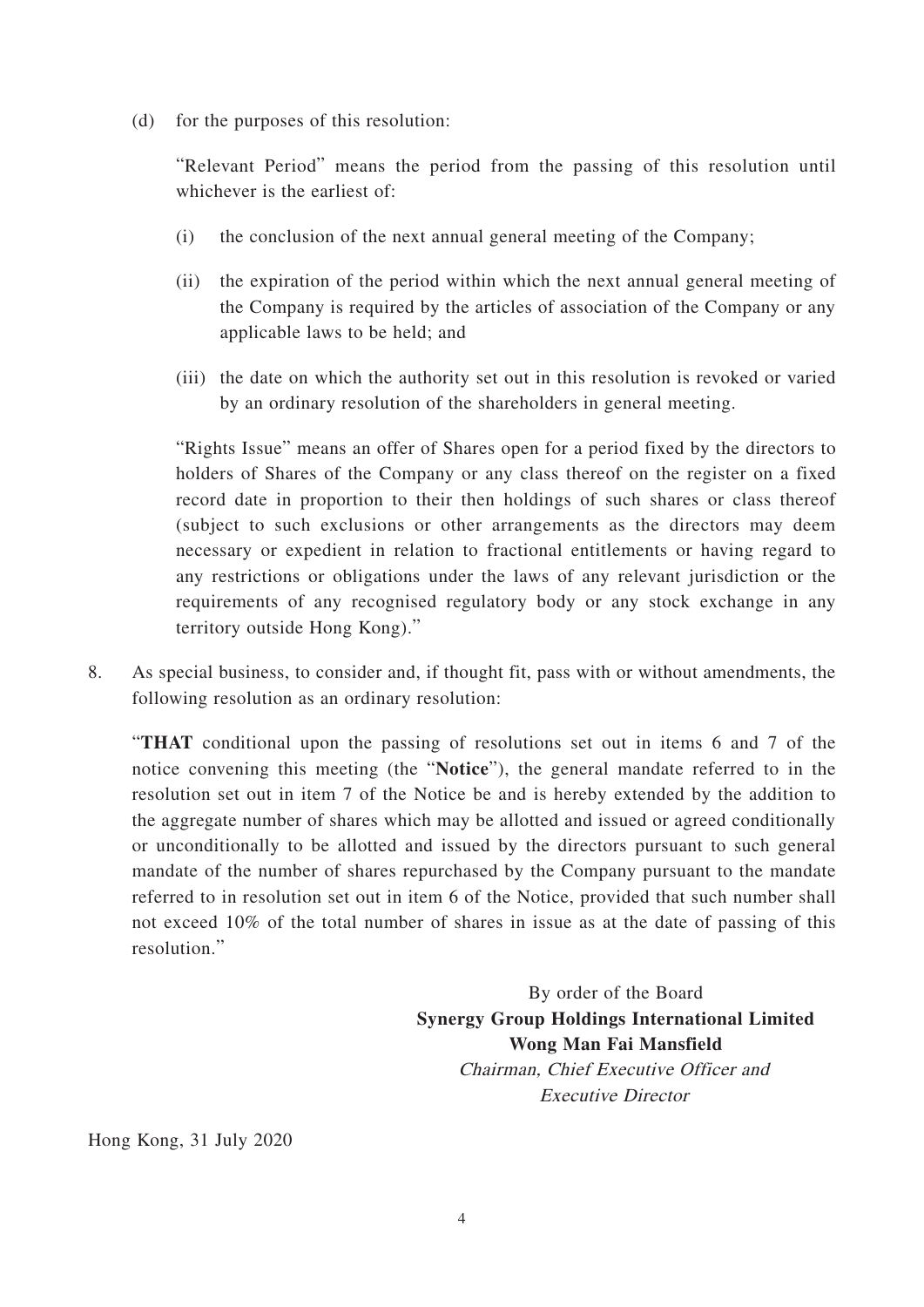#### Notes:

- 1. All resolutions at the meeting will be taken by poll (except where the chairman decides to allow a resolution relating to a procedural or administrative matter to be voted on by a show of hands) pursuant to the Company's articles of association and the Rules Governing the Listing of Securities on the Stock Exchange (the "**Listing Rules**"). The results of the poll will be published on the websites of the Stock Exchange and the Company in accordance with the Listing Rules.
- 2. Any shareholder of the Company entitled to attend and vote at the above meeting is entitled to appoint another person as his/her proxy to attend and vote instead of him/her. A shareholder who is the holder of two or more shares may appoint more than one proxy to represent him/her and vote on his/her behalf at the above meeting. A proxy need not be a shareholder of the Company. If more than one proxy is so appointed, the appointment shall specify the number and class of shares in respect of which each such proxy is so appointed.
- 3. In order to be valid, the completed and signed form of proxy together with the power of attorney or other authority, if any, under which it is signed or a certified copy of that power of attorney or authority, must be delivered to the Company's branch share registrar in Hong Kong, Tricor Investor Services Limited at Level 54, Hopewell Centre, 183 Queen's Road East, Hong Kong in any event no later than 10:30 a.m. (Hong Kong time) on Monday, 14 September 2020 (or if the Annual General Meeting is adjourned, not less than 48 hours before the time appointed for the holding of the adjourned Annual General Meeting). Completion and delivery of the form of proxy shall not preclude a shareholder of the Company from attending and voting in person at the meeting and, in such event, the instrument appointing a proxy shall be deemed to be revoked.
- 4. For the purpose of determining the entitlement to attend and vote at the above meeting, the register of members of the Company will be closed from Thursday, 10 September 2020 to Wednesday, 16 September 2020, both dates inclusive, during which period no transfer of shares of the Company will be registered. In order to be eligible to attend and vote at the above meeting, all duly completed and signed transfer documents accompanied by the relevant share certificates must be lodged with the Company's branch share registrar in Hong Kong, Tricor Investor Services Limited at Level 54, Hopewell Centre, 183 Queen's Road East, Hong Kong for registration no later than 4:30 p.m. on Wednesday, 9 September 2020.

In the event that the Annual General Meeting is adjourned to a date later than Wednesday, 16 September 2020 because of bad weather or other reasons, the book closure period and record date for determination of entitlement to attend and vote at the Annual General Meeting will remain the same as stated above.

5. In relation to the proposed Resolution no. 5 above, the Board concurs with the views of the Audit Committee of the Board and has recommended that BDO Limited be re-appointed as auditor of the Company.